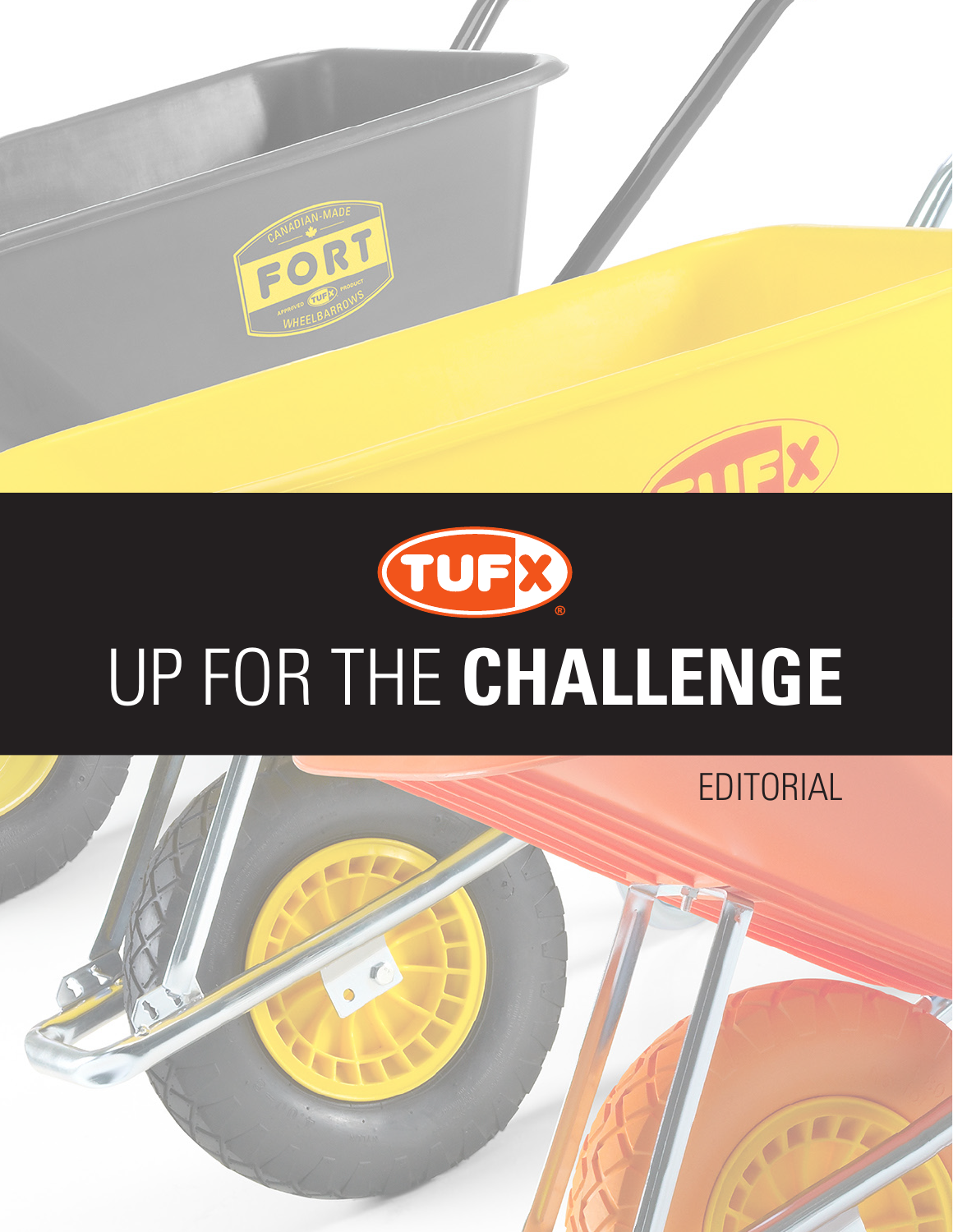## UP FOR THE CHALLENGE!

## *Canadian Wheelbarrow Manufacturer focuses on Innovation in all areas of the business to drive the business to new heights…*

Founded in 1998, TUFX-FORT Manufacturing Inc., is far from a new company, it is already established as the manufacturer of one of the strongest and highest quality wheelbarrows in the industry. These wheelbarrows were developed using the initial ergonomic designs and technology of the Fort Wheelbarrow company in Holland, that name being synonymous with product development excellence and quality benefits associated with longstanding European industry leading designers. Though Tufx-Fort was founded in 1998, the Fort Wheelbarrow line has been manufactured and developed since 1950, so they've certainly stood the test of time!

The company was started and led by one of the original design engineers, Hans Kamphuis. Tufx-Fort secured the business of one of Canada's oldest and most respected retailers, Home Hardware, and is still a vendor in good standing with them today. However, in recent years, the business had declined and so the new ownership has invested significantly to put things back on track and has bought in Turn-Around specialist Dan Evans to do just that.

"*There have been so many changes in the industry.*" says President Dan Evans. "*The market is a living thing and does not stagnate. It changes and evolves all the time and each of us involved in the manufacturing and supply in these markets has to realize that nothing stays the same… we are either growing or shrinking, either getting worse or getting better.*"

Evans comes from a history of taking companies and bringing them through the harsh storming periods of growth. This was accomplished early on in his career with longstanding and most recognized Canadian brands such as Erie™ wheelbarrows, Jackall™ jacks, MIC Metalbuilt™, Lite™ ladders, Jacmorr™ workshop products. At one of his earlier positions, he and his team took the business from \$450,000 to over \$48M so he is well aware of the pains that come with rapid growth.

"*The hardest part*" says Evans, "*is the change management...the people side of things. We are all, to a point, creatures of habit and we don't like to change, or at least won't easily, but it is a critical component to the longevity and success of Canadian SMEs. You have to start by looking and listening for change, then accepting change then eventually creating an environment where you drive the change – innovation being at the very heart of any truly successful organization*."

Dan Evans was a long time member and former Chair of the Innovator's Alliance group (CEO network of high performing entrepreneurs who empower each other to build great companies through profitable innovation), and his belief in this area as a critical success component is very clear when discussing all aspects of the business.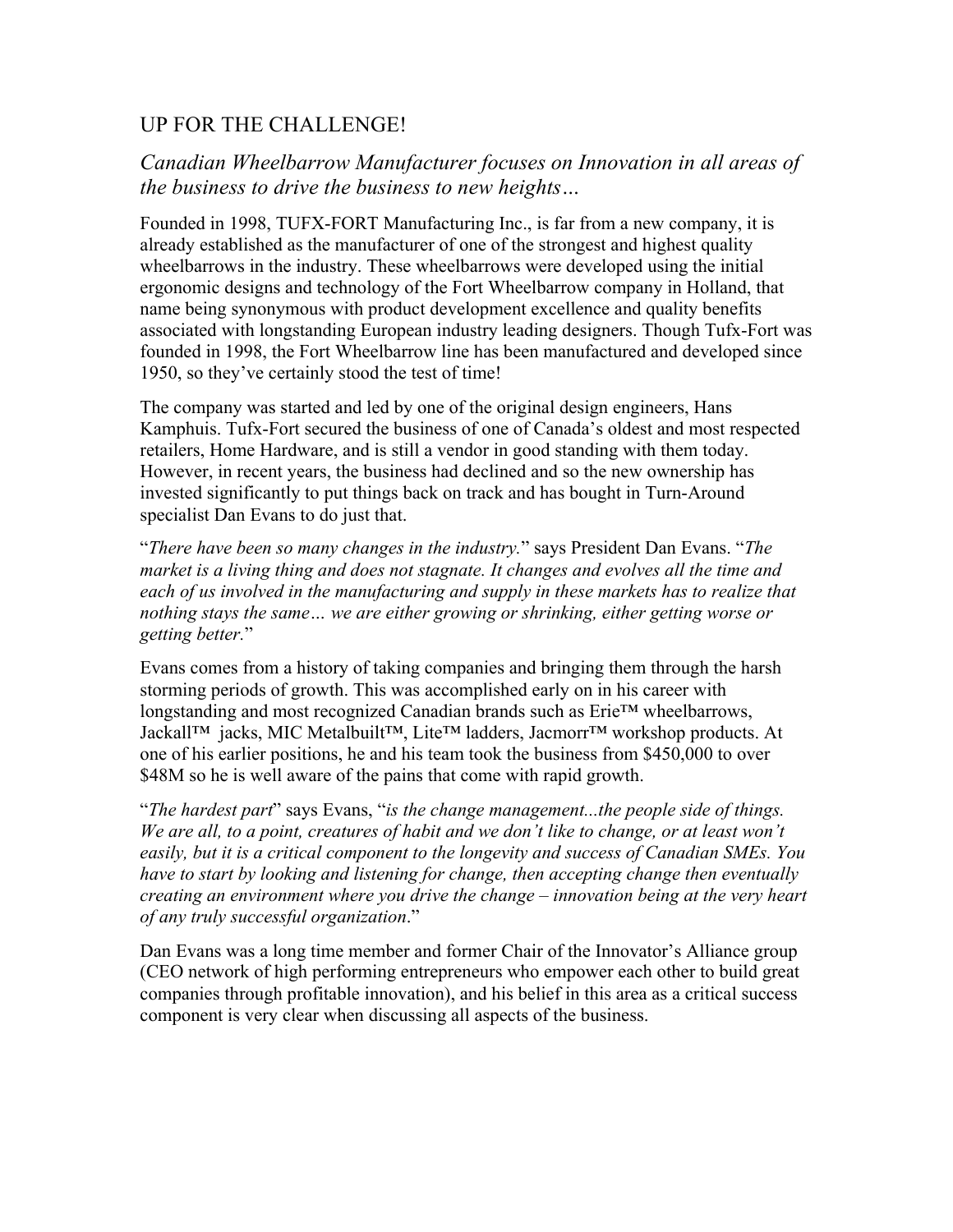During our conversation, he notes that there have been such significant changes in the way that key retailers do business that innovative thinking is an absolute must to maintain relevance:

Traditional EDLP (every day low price) big box retailers have shifted to a need to incorporate the high/low strategy being employed by mass merchant retailers such as Walmart or Canadian Tire. Likewise, the mass retailers now also like to incorporate EDLP methodology into their own business models.

The continued acquisition run of the American company Ames, combined with the acquired companies, Garant in Canada and True Temper in the US (have) to create(d) the largest Lawn & Garden product supply company in the world (wheelbarrows, shovels, rakes, striking tools etc.). Evans points out that these strategic changes continue to have a profound effect in the way some customers want and need to purchase products in a wide range of categories. He goes on to explain how he has changed the business operations for Tufx-Fort.

"*While it was clear that a change was required in the business operations to accommodate this paradigm shift through cost containment, savings, efficiencies, etc., there had to be increased efforts in product development and supply chain management*…"

A recent move to a far larger location in Waterloo was a start and includes:

- \$2.5M plant re-layout for improved throughput and quality control
- New product development
	- o New wheelbarrows for consumer market
	- o New cost effective patented flat free wheel options
	- o New industrial hand truck models
- Plans for new powder coat paint line for further vertical integration
- Plans for new E-coat lint for further vertical integration
- New fulfillment style warehouse operation reducing lead times from 5 weeks to 1 day!
- Duplicate tooling in Asia to offer multiple FOB points for global retailers.

Evans concludes that the significant investment along with the continuous improvement processes implemented will be the differentiation that they need to succeed.